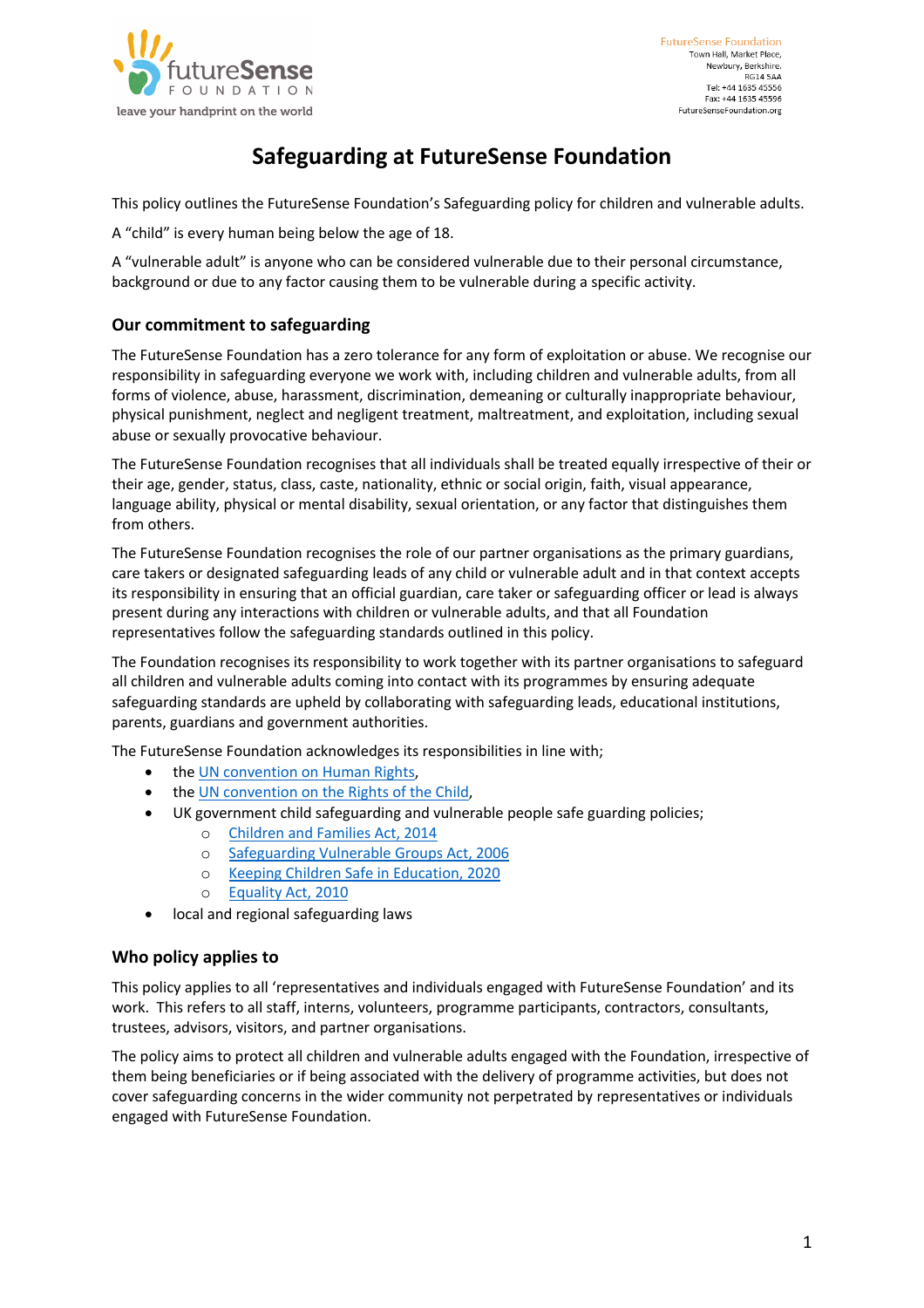

**FutureSense Foundation** Town Hall, Market Place, Newbury, Berkshire. **RG14 5AA** Tel: +44 1635 45556 Fax: +44 1635 45596 FutureSenseFoundation.org

# **Policy Aim**

This policy aims to ensure a safe environment and upholding of the basic needs of children, vulnerable adults and participants during any programme activities, in order to ensure their health and wellbeing, and enabling their best possible physical and mental development.

The policy aims to ensure that it is applied equally to all regardless of age, gender, status, class, caste, nationality, ethnic or social origin, faith, visual appearance, language ability, physical or mental disability, sexual orientation, or any factor that distinguishes them from others. Ensuring a safe and secure environment where each individual feels valued, respected, and safe to express themselves, their opinions and needs. Recognising that physically or mentally disabled individuals may require additional safeguarding practices and support.

The policy aims to adhere to internationally recognised standards and local laws while giving due consideration to local traditions and cultural values.

## **Prevention & Implementation**

To safeguard children and vulnerable adults, and prevent abuse and misconduct the Foundation is committed to implementing the following practices:

- Ensuring all programmes and programme activities undergo a documented risk assessment and safeguarding review. Identifying risk and documenting steps taken to mitigate the risks.
- Ensuring everyone engaged with our programmes are aware of our policies and their rights and responsibilities, and acknowledge our responsibility to ensure that our partners uphold this standard.
- Ensuring all programme activities are of a voluntary nature with the child or vulnerable adult being able to decide to not participate, and all activities involving children require the approval of their parent or guardian.
- Ensuring, where possible, that another adult is present when working with children or vulnerable adults.
- Ensuring that children and vulnerable adults have safe, secure and private facilities during the entirety of the programme activities.
- Ensuring all representatives and individuals engaging with FutureSense Foundation have completed a physical and psychological health check. Declared conditions of serious nature will require approval to participate from a health professional
- Ensuring all individuals engaging with children have undergone a national working with children's check, a police check and a personal reference check. The Foundation does not knowingly hire or engage with anyone posing a risk to children or vulnerable adults.
- Ensuring all representatives and individuals engaging with FutureSense Foundation have been appropriately vetted, inducted and reference checked.
- Ensuring all representatives and individuals engaging with FutureSense Foundation have been adequately trained on safeguarding processes and know their responsibilities.
- Ensuring all staff members and contractors are able to identify risk, mitigate risk, identify early warning signs, follow reporting procedures and provide first response (including the removal of the threat, providing physical or psychological first aid)
- Ensuring there is adequate staffing and safeguarding officers and leads for the number and specific needs of the activities and the children or vulnerable adults engaged.
- Ensuring all representatives and individuals engaging with FutureSense Foundation have acknowledged and committed to adhering to this Safeguarding policy, the Social Media Policy, the PSEA policy, the whistleblowing policy and have signed a Code of Conduct.
- Ensuring there are appropriate contracts and MOUs with all staff, contractors and partner organisations.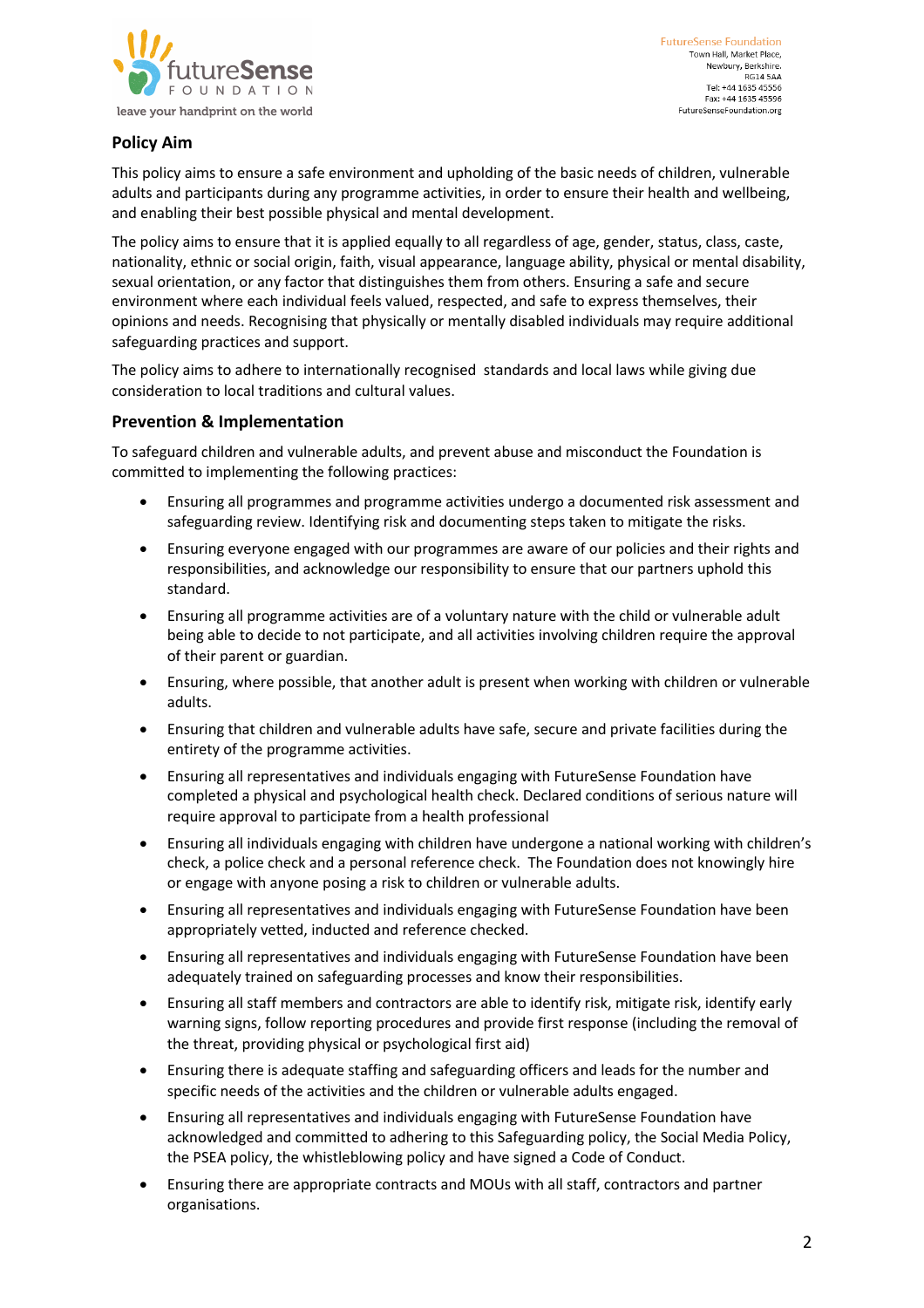

## **Reporting**

The FutureSense Foundation is committed to fully investigating all claims of exploitation, abuse, misconduct or non-compliance of policies.

## Reporting & Whistleblowing

Anyone suspecting or witnessing in incident of exploitation, abuse, misconduct or policy violation is responsible to report it immediately. All reports should be made within 24 hours to a manager or a safeguarding officer.

The confidentiality will be maintained at all times on a need-to-know basis to ensure the safety and protection of the individual reporting an incident or suspected incident under the FutureSense Foundation whistleblowing policy.

Individuals can report a suspicion or incident directly to the Global Safeguarding Manager in instances where there is a conflict of interest, a senior manager or safeguarding officer or lead is implicated, or if the claim cannot otherwise safely or comfortably be raised.

Such incidents should be report directly to the Global Management team by emailing safeguarding@futuresenseFoundation.org, or calling the 24-hour Emergency number +358 44 231 0046 (Global Operations Manager)

- Suspect or witnessed exploitation, abuse or the endangerment of a child or vulnerable adult?
	- 1) Ensure the immediate safety of the individual
	- 2) Ensure the individual receives any potentially needed first aid
	- 3) Immediately report the incident, even if it may seem small